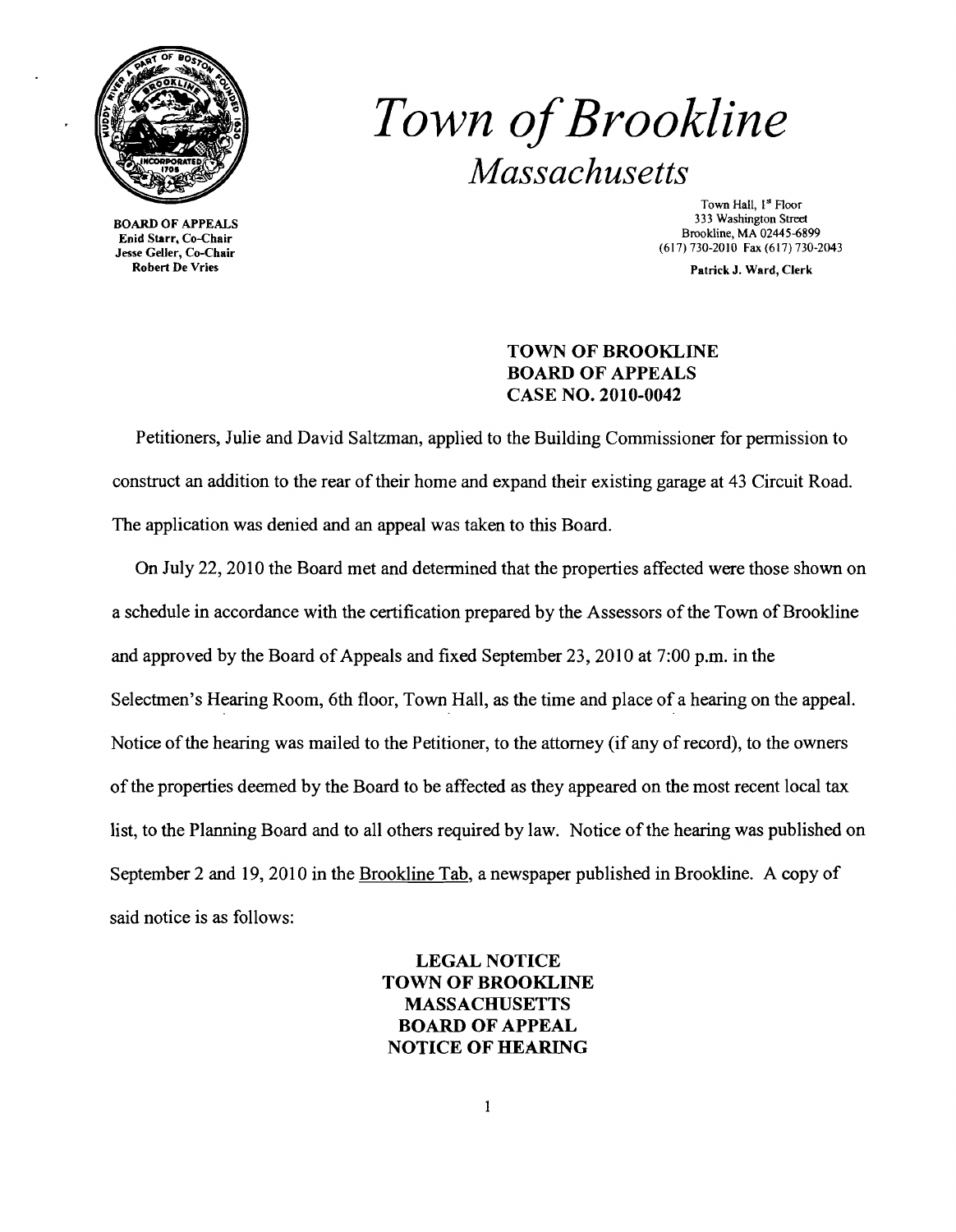Pursuant to M.G.L. C. 39, sections 23A & 23B, the Board of Appeals will conduct a public hearing to discuss the following case:

Petitioner: Julie and David Saltzman Owner: Julie and David Saltzman Location of Premises: 43 Circuit Road Date of Hearing: September 23, 2010 Time of Hearing:  $7:00$  p.m. Place of Hearing: Selectmen's Hearing Room, 6<sup>th</sup> floor

A public hearing will be held for a variance and/or special permit from

- 1. 5.43; Exceptions to Yard and Setback regulations, special permit required.
- 2. 5.63; Accessory Buildings or Structures in Side Yards, variance required. (garage)
- 3. 5.70; Rear Yard Requirements, variance required.
- 4. 5.72; Accessory Buildings or Structures in Rear Yards, variance required. (garage)
- 5. 8.02.2; Alteration or Extension, special permit required.

## Of the Zoning By-Law to construct an in-fill addition of approximately 6X9 feet at the rear of your home at 43 CIRCUIT ROAD BRKL

Said premise located in a S-l O(single family) residence district.

*Hearings, once opened, may be continued by the Chair to a date and time certain. No further notice will be mailed to abutters or advertised in the TAB. Questions regarding whether a hearing has been continued, or the date and time ofany hearing may be directed to the Zoning Administrator at* 617-734-2134 *or check meeting calendar at:http://calendars.town.brookline.ma. uslMasterTownCalandar/?FormID=158.* 

The Town of Brookline does not discriminate on the basis of disability in admission to, access to, or *operations ofits programs, services or activities. Individuals who need auxiliary aids for effective*  communication in programs and services of the Town of Brookline are invited to make their needs *known to the ADA Coordinator, Stephen Bressler, Town of Brookline, 11 Pierce Street, Brookline, MA 02445. Telephone:* (617) *730-2330; TDD* (617) *730-2327.* 

## Enid Starr **Jesse Geller** Robert De Vries

At the time and place specified in the notice, this Board held a public hearing. Present at the

hearing was Chairman, Enid Starr and Board Members, Jonathan Book and Christopher Hussey.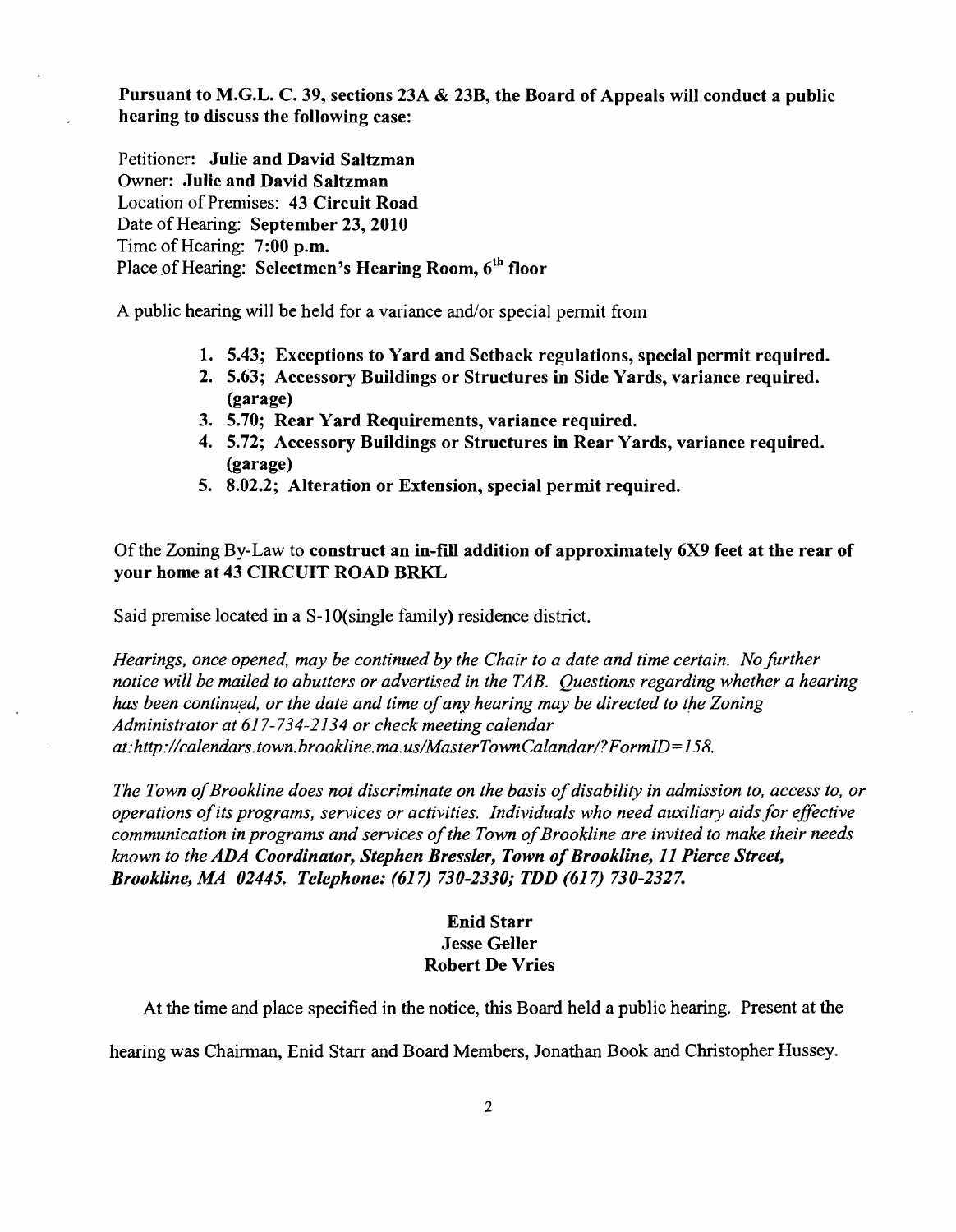The petitioners, were represented by Jacob Walters of Goldenberg & Walters at 7 Harvard Street in Brookline.

Mr. Walters stated that the applicants propose to construct a one story addition to the rear of the dwelling and also wish to extend the garage structure by five (5') feet to better accommodate two vehicles. Mr. Walters stated the relief could be granted by two Special Pennits under Sections 5.43 and 8.02.2. Mr. Walters continued by saying that Section 5.43 relief was called for because the rear portion of the proposed addition would be  $29'3''$  and the rear setback requirement was  $30'$ . Mr. Walters pointed out that under Section 5.43 the Zoning Board could waive dimensional requirements if the applicant provided counterbalancing amenities. In this instance, Mr. Walters pointed out that the amenities being offered were new plantings along the rear lot line of the property, plantings along the driveway, plantings along the terrace and a new trellis behind the garage structure. A landscape plan was submitted to the Board, with a final plan to follow. Mr. Walters added that the garage renovations could also be considered an amenity, as the present cinder block structure will be covered in shingles to match the house with a new door installed as well. Mr. Walters then stated that because the existing house and garage violated the set back requirements, and were pre-existing non-conforming structures, relief under Section 8.02.2 was called for. Mr. Walters then addressed the requirements of Section 9.5 of the Zoning By-Law suggesting that there were no impediments to the granting of the relief sought. Mr. Walters stated that if approved, the applicants would not begin work on the garage unless and until the Preservation Commission approved the 5' extension of the garage structure. Mr. Walters went on to say that the Preservation Commission had already approved the garage design but since that time the applicants and their architect realized the garage was too small to comfortably accommodate two vehicles and are seeking to extend the garage an additional five  $(5')$  feet. Mr. Walters

3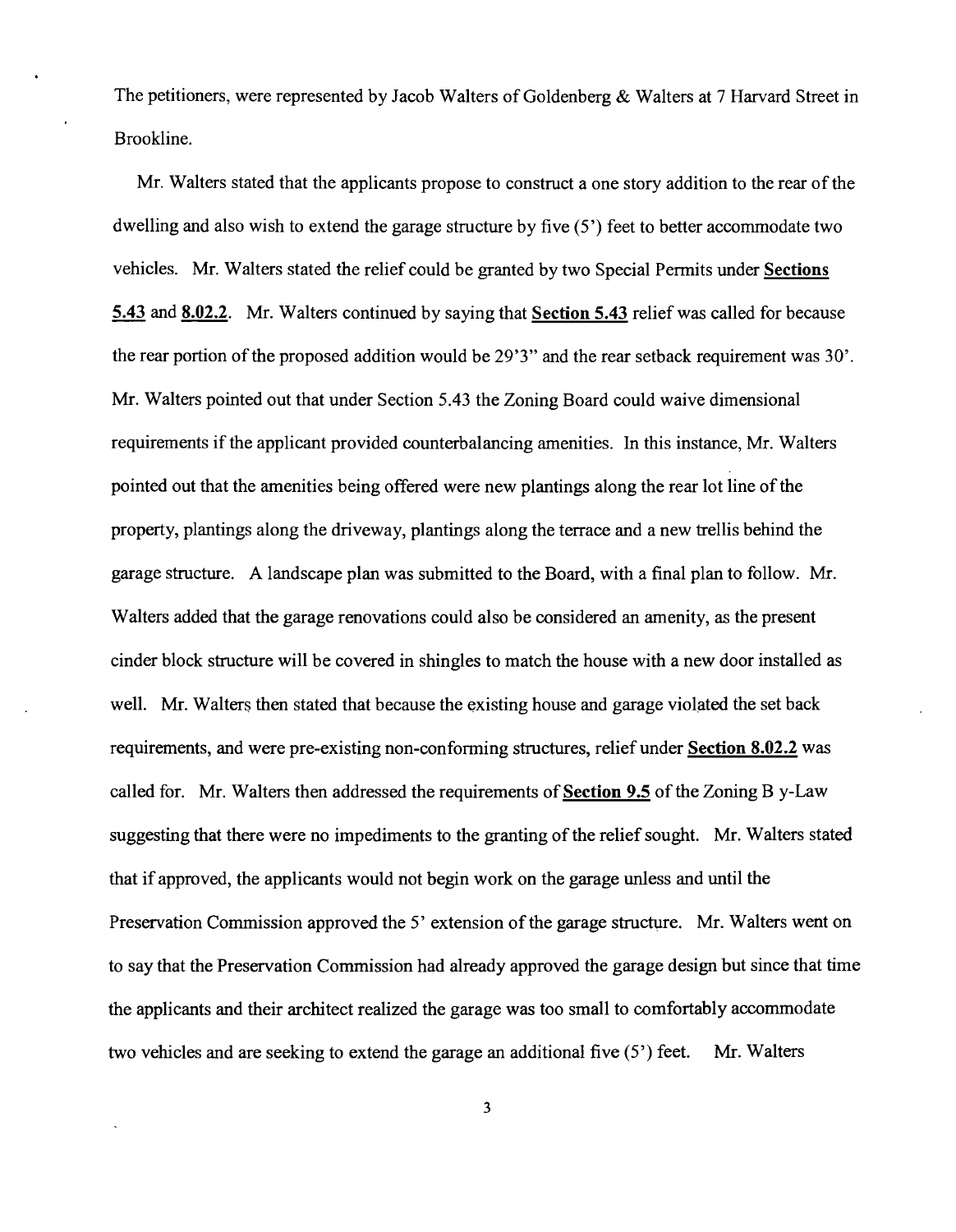concluded his remarks by noting that most if not all of the abutters had submitted letters of support,

and asked the Board to grant the relief sought.

The Chair asked if any members of the public wished to speak either in favor or in opposition to

the applicants' proposal. There was no one who wished to be heard.

Courtney Synowiec, Planner, delivered the findings of the Planning Board.

Ms. Synowiec reported that on June 8, 2010, the Preservation Commission reviewed and

approved the proposed alterations to the main house and the garage. A Certificate of

Appropriateness was issued July 12,2010.

Section 5.63 - Accessory Buildings or Structures in Side Yards Section 5.70 – Rear Yard Requirements

| $\sigma$ because $\sigma$ and $\sigma$ and $\sigma$ is the set of $\sigma$ in the set of $\sigma$ |                 |                 |                |                       |
|---------------------------------------------------------------------------------------------------|-----------------|-----------------|----------------|-----------------------|
| <b>Setbacks</b>                                                                                   | <b>Required</b> | <b>Existing</b> | Proposed       | <b>Finding</b>        |
| Side Yard (Garage)                                                                                |                 |                 |                | Preexisting           |
|                                                                                                   |                 |                 |                | Nonconforming/SP      |
| Rear Yard                                                                                         |                 | 5'4"            | 5'4"           | Preexisting           |
| (Garage)                                                                                          |                 |                 |                | Nonconforming/SP      |
| Rear Yard (House)                                                                                 | 30'             | 24.6'           | $24.6729.3***$ | <b>Special Permit</b> |

Section  $5.72 -$  Accessory Buildings of Structures in Rear Yards

\*Under Section **5.43** of the Zoning By-Law, the Board of Appeals may waive dimensional requirements if a counterbalancing amenity is provided. The applicant is proposing to install landscaping as a counterbalancing amenity.

 $**$  The existing bump out on the rear façade of the house measures 24.6', the new addition will be located 29.3' from the rear lot line and also requires relief.

Section 8.02.2 – Alteration or Extension: A special permit is required to alter or extend a nonconforming structure.

Ms. Synowiec reported that the Planning Board was supportive ofthe proposed addition and garage extension. The rear addition is largely screened by the existing projections from the house and has been approved by the Preservation Commission. The garage extension should create a more functional parking arrangement on the property as the applicants find the existing garage to be too narrow to adequately accommodate parking for two cars. Finally, the Planning Board believed cladding the garage in shingles will give the garage a more attractive appearance. Therefore, the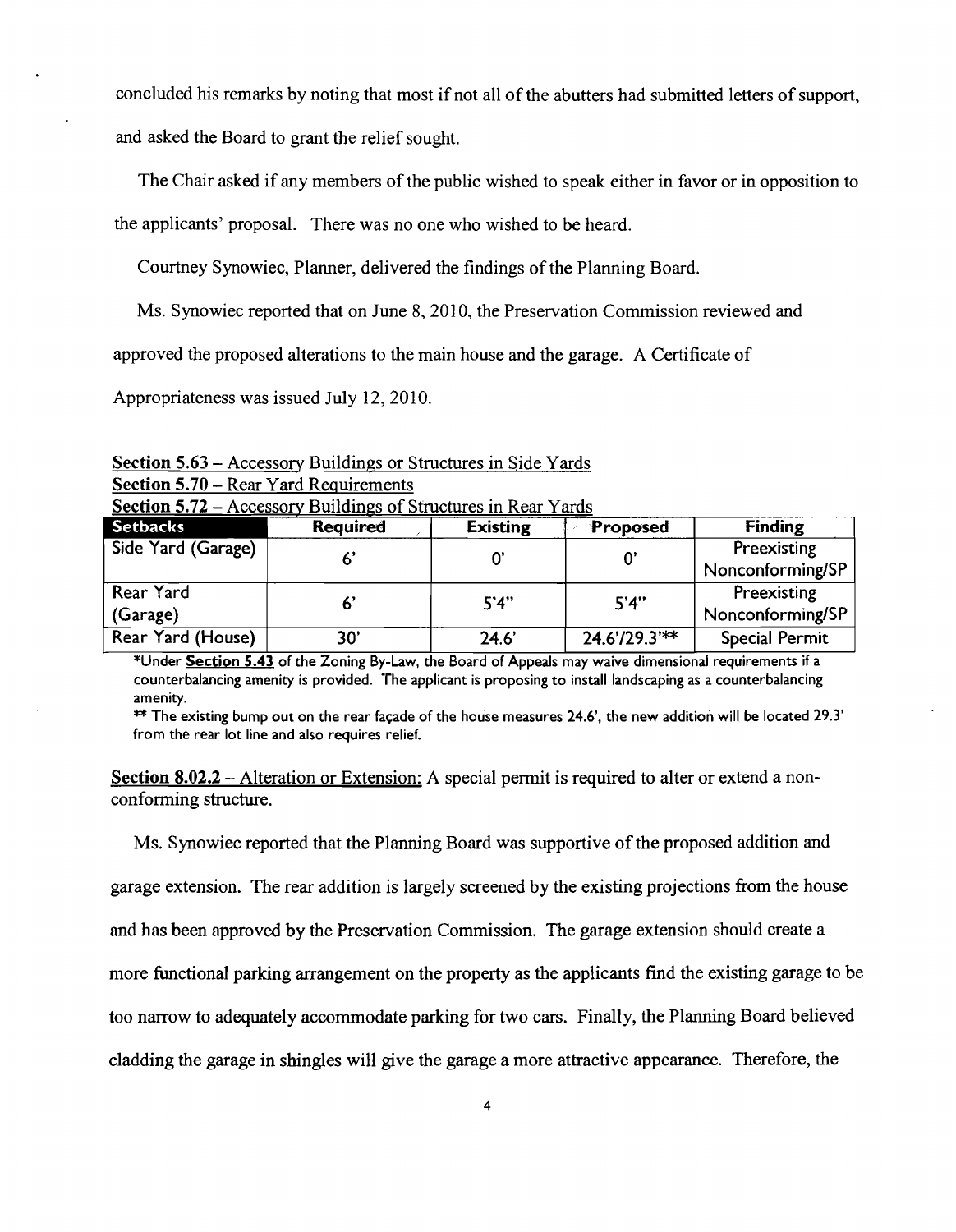Planning Board approved the plans by Noury-Ello Architects, dated June 21, 2010 subject to the following conditions:

- 1. Prior to the issuance of a building permit, the applicant shall submit final plans and elevations subject to the review and approval of the Preservation Commission.
- 2. Prior to the issuance of a building permit, the applicant shall submit a final landscape plan indicating all counterbalancing amenities subject to the review and approval of the Assistant Director of Regulatory Planning.
- 3. Prior to issuance of a building permit, the applicant shall submit to the Building Commissioner for review and approval for conformance to the Board of Appeals decision: 1) a final site plan, stamped and signed by a registered engineer or land surveyor; 2) final building elevations stamped and signed by a registered architect; and 3) evidence the decision has been recorded at the Registry of Deeds.

The Chair then called upon the Building Commissioner to deliver the comments of the Building Department. Mr. Shepard reported that the petitioners are doing extensive work remodeling the residence. He said that the relief regarding the set-back of the kitchen extension was minimal, particularly since there are other portions of the structure that are more non-conforming. Mr. Shepard, regarding the garage relief requested, commented that the existing garage does not meet the set-back requirements for accessory structures, 6 feet. He said otherwise he could issue a building permit for the extension by right. Mr. Shepard said the renovations are of high quality and the finished residence will be an asset to the neighborhood. He said that the Building Department is supportive of the relief requested as well as the recommended conditions of the Planning Board.

The Board then began its deliberations. Mr. DeVries asked if the interior chimneys were being removed and wondered if Preservation Commission had granted approval. The applicants responded that the interior chimneys were being removed and the Preservation Commission had indeed given approval for that change. The remaining two chimneys were to remain in place.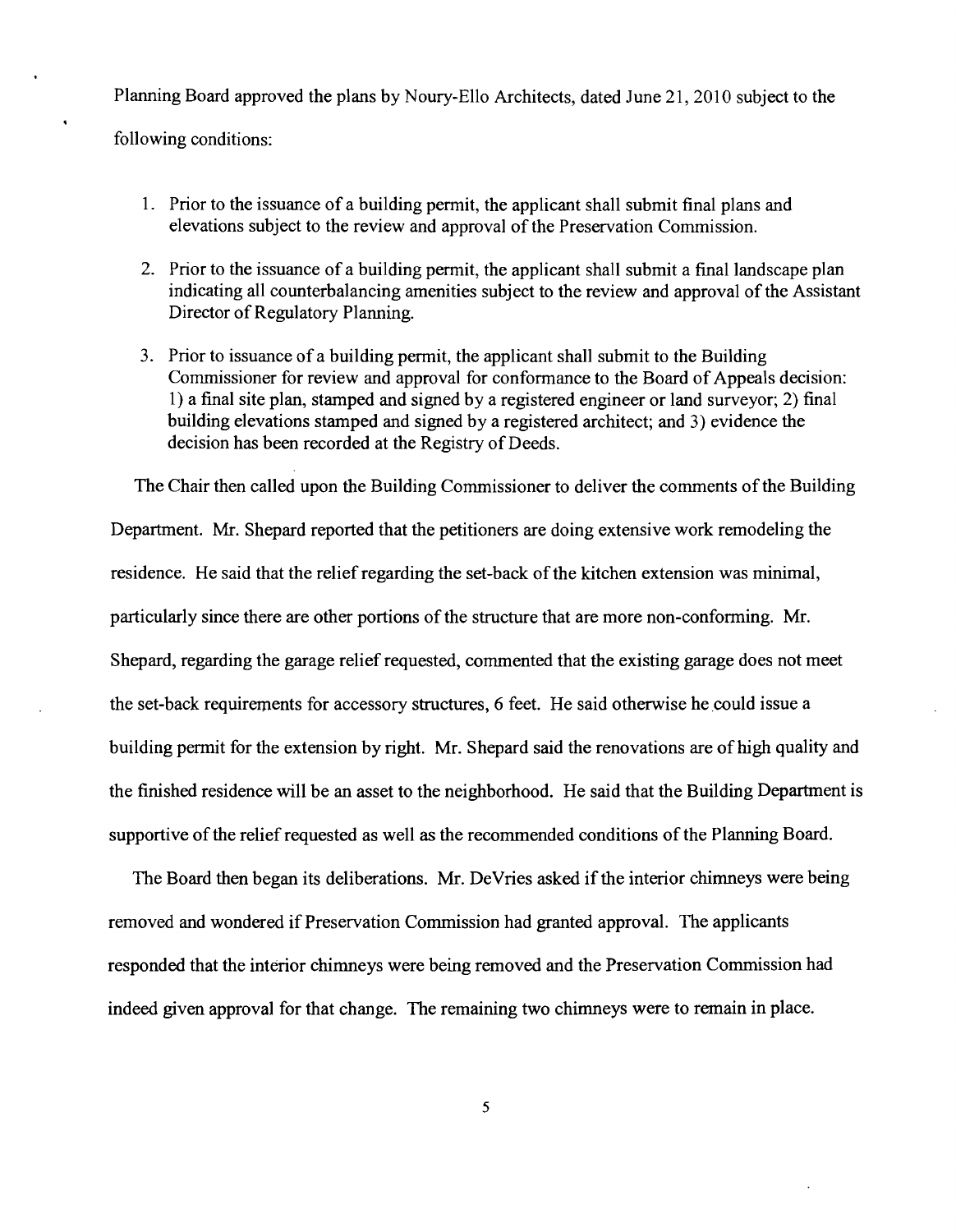The Board, having deliberated on this matter and having considered the foregoing testimony, concludes that it is desirable to grant Special Permits and that the petitioner has satisfied the requirements necessary for relief under Sections 5.43, 8.02.2, and 9.05 of the Zoning By-Law and made the following specific findings pursuant to Section 9.05 of the Zoning By-Law:

- a. The specific site is an appropriate location for such a use, structure, or condition.
- b. The use as developed will not adversely affect the neighborhood.
- c. There will be no nuisance or serious hazard to vehicles or pedestrians.
- d. Adequate and appropriate facilities will be provided for the proper operation of the proposed use.

Accordingly, the Board voted unanimously to grant the requested relief subject to the following

conditions:

- 1. Prior to the issuance of a building permit, the applicant shall submit final plans and elevations subject to the review and approval of the Preservation Commission.
- 2. Prior to the issuance of a building permit, the applicant shall submit a final landscape plan indicating all counterbalancing amenities subject to the review and approval of the Assistant Director of Regulatory Planning.
- 3. Prior to issuance of a building permit, the applicant shall submit to the Building Commissioner for review and approval for conformance to the Board of Appeals decision: 1) a fmal site plan, stamped and signed by a registered engineer or land surveyor; 2) fmal building elevations stamped and signed by a registered architect; and 3) evidence the decision has been recorded at the Registry of Deeds.



JCLTY

Enid Starr, Chairman

Filing Date: October 13, 2010